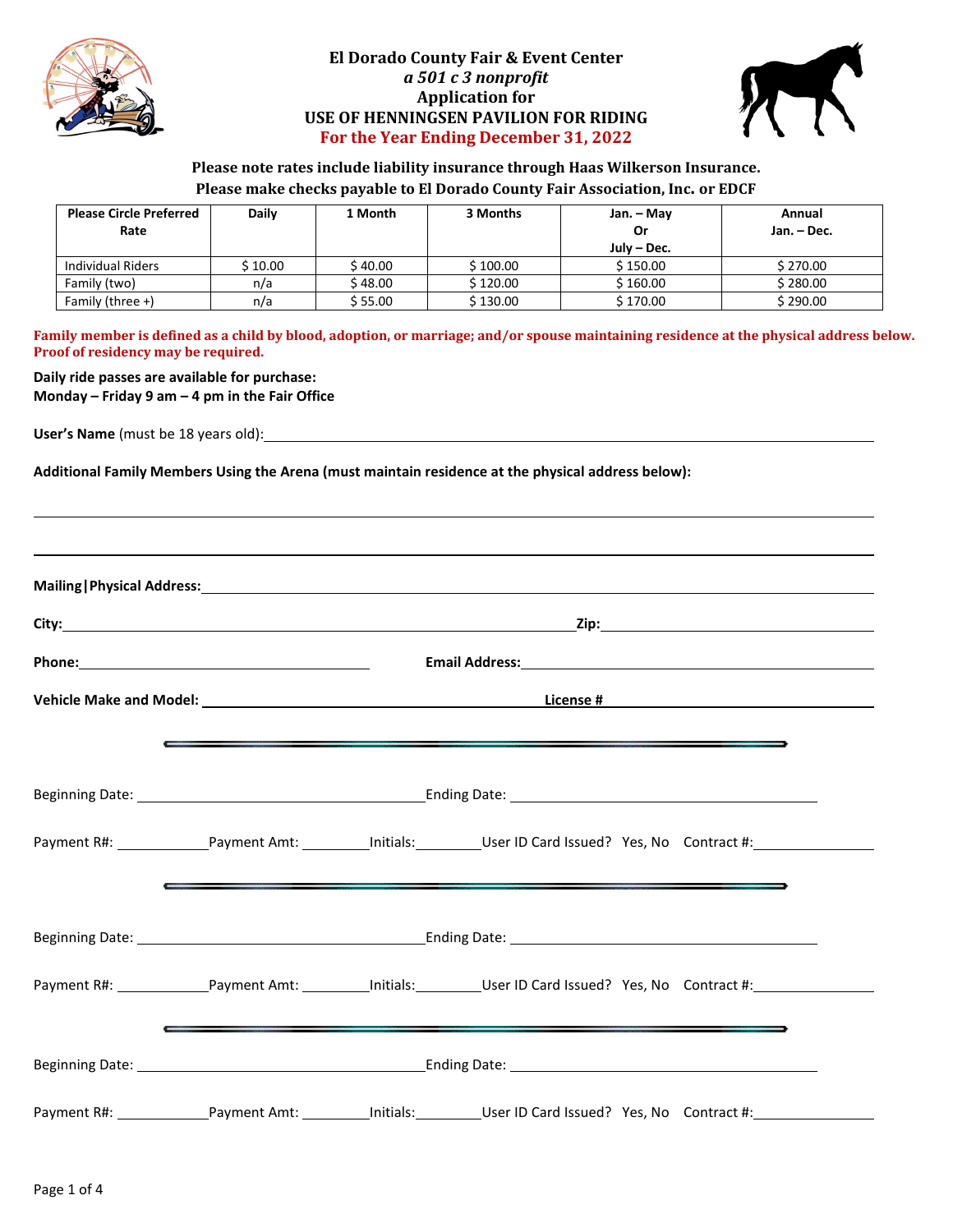# **El Dorado County Fair & Event Center USE OF HENNINGSEN PAVILION FOR RIDING**

**Hours of Open Ride w***hen not reserved by others. Some days Open Ride is open until Dusk. Check website.*

**Friday - Monday -** 8:00 am - 4:00 pm **\*\* Always check for open times prior to arriving.**

**\*\*Check with Office for possible availability. Monday – Friday 9:00am – 4:00pm – 530-621-5860**

No Barrel Racing or Props **Tuesday, Wednesday & Thursday** - 8:00 am – 8:00 pm No Barrel Racing or Props

**For group riding time and/or horse shows please phone the Fair Office.**

# **Use of Arena The following rules must be complied with** *Courtesy in Arena Use is Mandatory*

**Group activities**, including, but not limited to, Drill Team Practice & Horse Clubs are not permitted during Open Ride in Henningsen Pavilion.

**Horse Trainers** are permitted to stand *outside Henningsen Pavilion only* for the purpose of instruction. Horse trainers may not disrupt other riders at any time. For liability purposes, *horse trainers must have a horse ride pass purchased through the Fair office, even if they are not riding.*

**Groups** must contact the Fair Office to book under regular rental rates.

**Lunging** is to be done in the center of the arena on a non-interference basis with other horses, as well as on a non-interference basis with priority activity of the day. No loose horses please.

**Equipment or obstacles**, including jumps, poles, etc. are privately owned. Do not use without permission of owner.

**Horse trailers** *will be parked off the black top when conditions permit*. Horses will be confined to arena area except when entering or leaving the Fairground.

**Horses may not be tied inside the arena, any railings or to any panels. Please tie horses to your trailer.**

**All owners and riders must have a valid pass to use Henningsen Arena.**

# *Current El Dorado County Fair Open Horse Ride Pass must be hung from rear view mirror at all times while using facility.*

- **Horses must be under control at all times. No loose horses. No cruelty or abuse of any animals.**
- **Owners are responsible for damage or injury to people, property, or other animals.**
- **Ride at your own risk. Rail riders pass on the right.**
- **Stallions may not be handled by persons under 18 years. All minors must have adult supervision.**
- **Every effort should be made to keep the grounds safe and clean. Please don't litter. Put all refuse in designated containers.**
- **Safety should be your first consideration. Please abide by the day use rules and all other rules.**
- **While working in groups please be considerate of other riders.**
- **Riders are required to clean up after their horses. All refuse should be placed in designated containers.**

*Due to the annual County Fair, Henningsen Pavilion will be closed the month of June. September and October arena availability is limited.*

*Fairgrounds are closed the week of Thanksgiving and the last two weeks of December, all furlough and holidays. The Association reserves the right to close Henningsen due to other events.*

**I have read and will abide by the rules**. **\_\_\_\_\_\_\_\_\_\_\_\_\_\_(Initial)**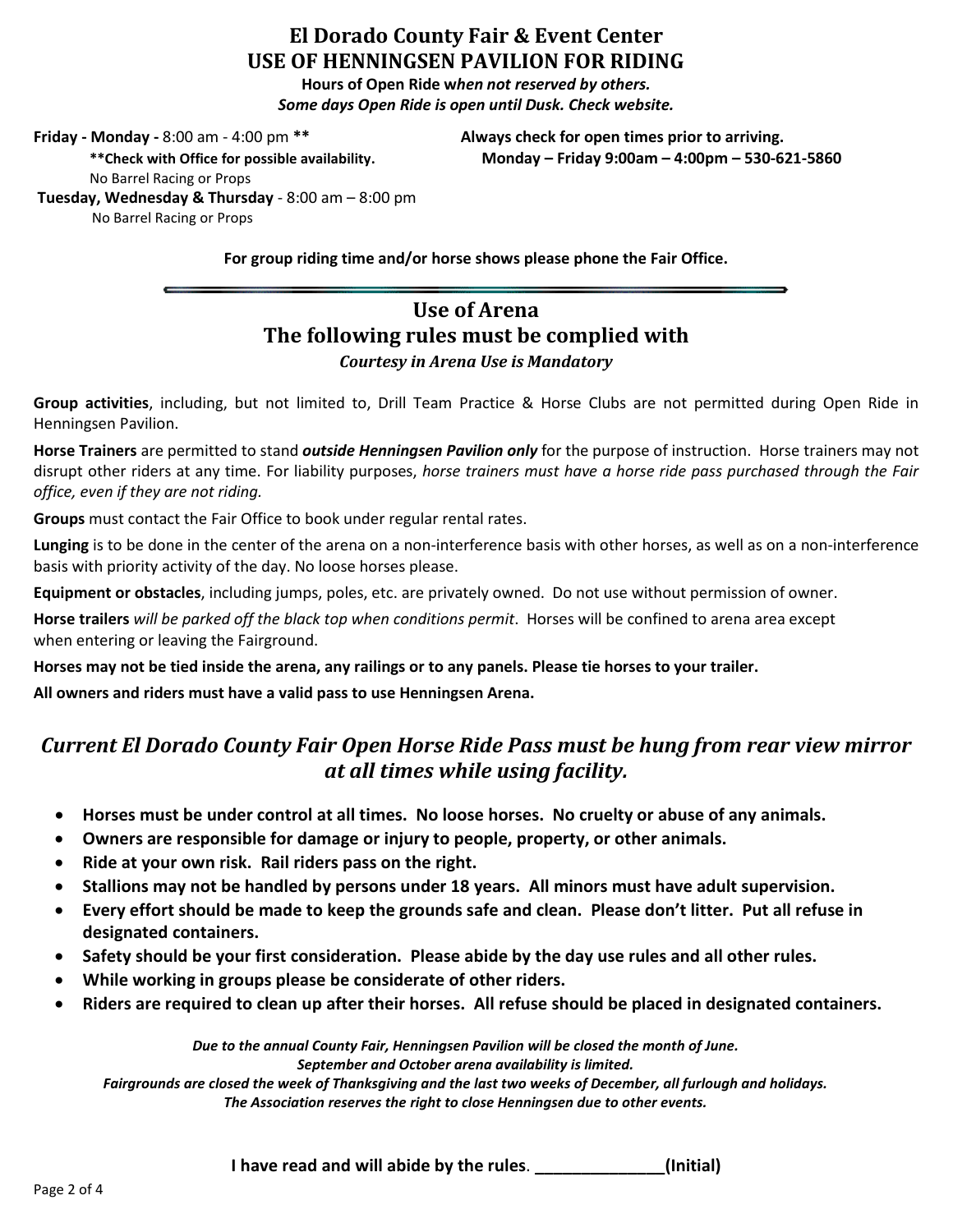# **EL DORADO COUNTY FAIR ASSOCIATION HORSE CLUB**

#### EQUINE RELEASE OF LIABILITY, WAIVER OF CLAIMS EXPRESS ASSUMPTION OF RISK AND INDEMNITY AGREEMENT

Please read and be certain you understand the implications of signing.

Express Assumption of Risk Associated with Equine Related Activities.

I, the contract of the inherent domestion and acknowledge that I have been fully informed of the inherent hazards and risks with Horse Riding Instructions/Lessons, transportation of equipment related to the activities, and traveling to and from activity sites in which I am about to engage. Inherent hazards and risks include but are not limited to:

1. Risk of injury from the activity and equipment utilized in Horse Riding in significant including the potential for permanent disability and death.

2. Possible equipment failure and/or malfunction of my own or others' equipment.

3. My own negligence and/or the negligence of all others, including employees, agents, independent contractors or representative's of The El Dorado County Fair Association Company/Organization/Person, including but not limited to operator error.

4. The propensity of an equine (horse) to behave in dangerous ways that may result in injury to the participant regardless of the equine's previous training and past performance.

5. The inability to predict an equine's (horse's) reaction to sound, movements, unfamiliar environments, objects, persons, or animals.

6. Natural hazards, including but not limited to surface or subsurface conditions.

7. Propensity for an equine (horse) to run, buck, bite, kick, shy, stumble, rear, trample, scratch, peck, fall, make unpredictable movements, spook, down, jump, butt, step on a person's feet, push or shove without warning or apparent cause.

8. Saddles or bridles may loosen or break which may cause the participant to be jolted or fall.

9. The domesticated animal may also react in a dangerous manner when a condition or treatment is considered hazardous to the welfare of the animal.

10. The potential for a participant to fail to exercise reasonable care, take adequate precautions, or use adequate control when engaging in a domesticated animal activity, including failing to maintain reasonable control of the animal or failing to act in a manner consistent with the person's abilities.

11. Collisions with trees, brush, and other animals or objects.

12. Broken bones, severe injuries to the head, neck, and back which may result in severe impairment or even death.

13. Cold weather and heat related injuries and illness including but not limited to frost nip, frostbite, heat exhaustion, heat stroke, sunburn, hypothermia and dehydration.

14. Exposure to outdoor elements, including but not limited to avalanche, rock fall, inclement weather, thunder and lightning, severe and or varied wind, temperature and all other weather conditions.

15. Attack by or encounter with insects, reptiles, and/or animals.

16. Accidents or illness occurring in remote places where there are no available medical facilities.

17. Fatigue, chill, and/or dizziness, which may diminish my/our reaction time and increase the risk of accident.

18. My sense of balance, physical coordination, and ability to follow instructions.

\*I understand the description of these risks is not complete and that unknown or unanticipated risks may result in injury, illness or death.

#### **Release of Liability, Waiver of Claims and Indemnity Agreement**

In consideration for being permitted to participate in any way in Arena Riding and related activities, I hereby agree, acknowledge and appreciate that:

- 1. **Licensee shall defend, indemnify, and hold the Association, the County, the State and each of them harmless against and from any and all claims, suits, losses, damages and liability for damages of every name, kind and description, including attorney's fees and costs incurred, brought for, or on account of, injuries, death of any person, including but not limited to workers, Association or employees, and the public, or damage to property, or any economic or consequential losses, which are claimed to or in any way arise out of or are connected with Licensee's activities or performance hereunder, regardless of the existence or degree of fault or negligence on the part of the County, the State, the Association, Licensee, subcontractor(s) and employee(s) of any of these, except for the active negligence of the County, the State, the Association, or each of them, or officers and employees of either, or as expressly prohibited by statute. This duty of Licensee to indemnify and save the County, the State, the Association, and each of them harmless includes the duties to defend set forth in California Civil Code section 2778.**
- 2. **I am aware of the COVID19 pandemic and related governmental orders, directives and guidelines (collectively "directives"), including directives for frequent hand washing, social distancing and use of face masks in public locations. I am aware that these activities are occurring in a public location during the COVID19 pandemic, and also potentially involve horse riding or other fairgrounds activities, and are therefore hazardous activities. I am aware that I could be infected, seriously injured or even die due to COVID19 OR due to activities on the fairgrounds including but**